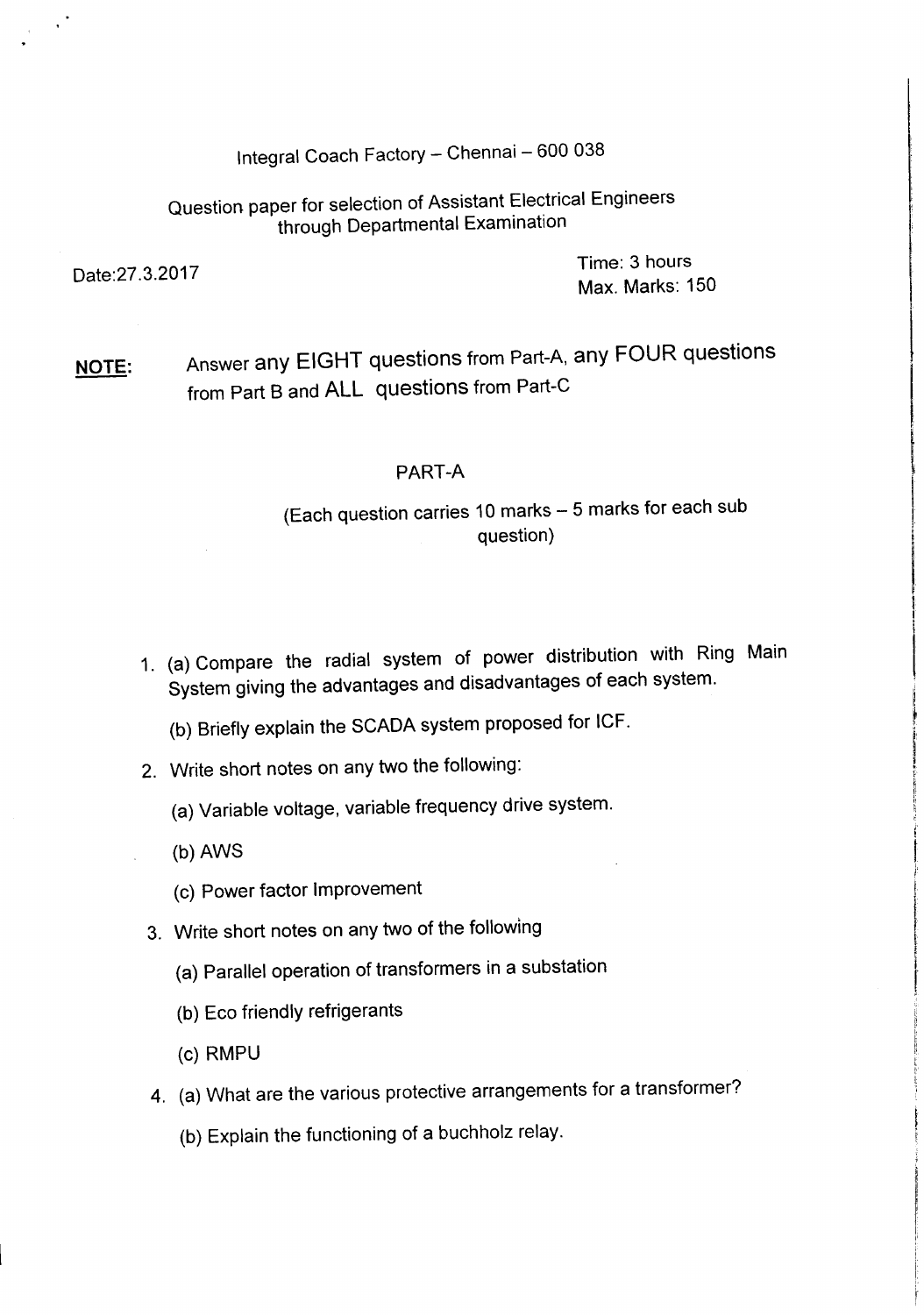- 5. (a) What measures have been taken at ICF for energy conservation and what is the annual consumption of energy of ICF and your proposal to reduce the same in future?
	- (b)What do you understand by Green Energy? What are the measures, already taken or to be taken towards green energy in ICF? .
- 6. Write short notes on any two of the following:
	- (a) Electronic Regulator cum Rectifier Unit
	- (b) Valve regulated Lead Acid Batteries
	- (c) The schedule of maintenance of Diesel Generating sets used as a stand-by power supply arrangement in ICF.
- 7. a) What are the different types of insulating materials used in electrical equipments and what are their temperature ratings?
	- b) Why D.C. series motors were preferred earlier for traction pusposes? Now, which motors are being used & why?
- 8. a) Explain and furnish relative advantages of various modes of generation in coaches.
	- b) What is co-efficient of adhesion? What are the factors which affect adhesion & how it can be improved?
- 9. Calculate the air-conditioning capacity required for a BG AC first class coach duly making & stating suitable assumptions. a)
	- b) What are typical defects in lead acid batteries & what remedial measures are taken?
- 10. a) Discuss salient features of 3 phase propulsion system and drives for AC EMU.
	- b) State five distinct advantage of 3 phase propulsion over conventional DC propulsion drives.
- 11. a) What are the distinct features of Train control and management system (TCMS) provided in 3 phase AC EMUs for Mumbai?
	- (b) Discuss advantages of TCMS over conventional system with a neat schematic.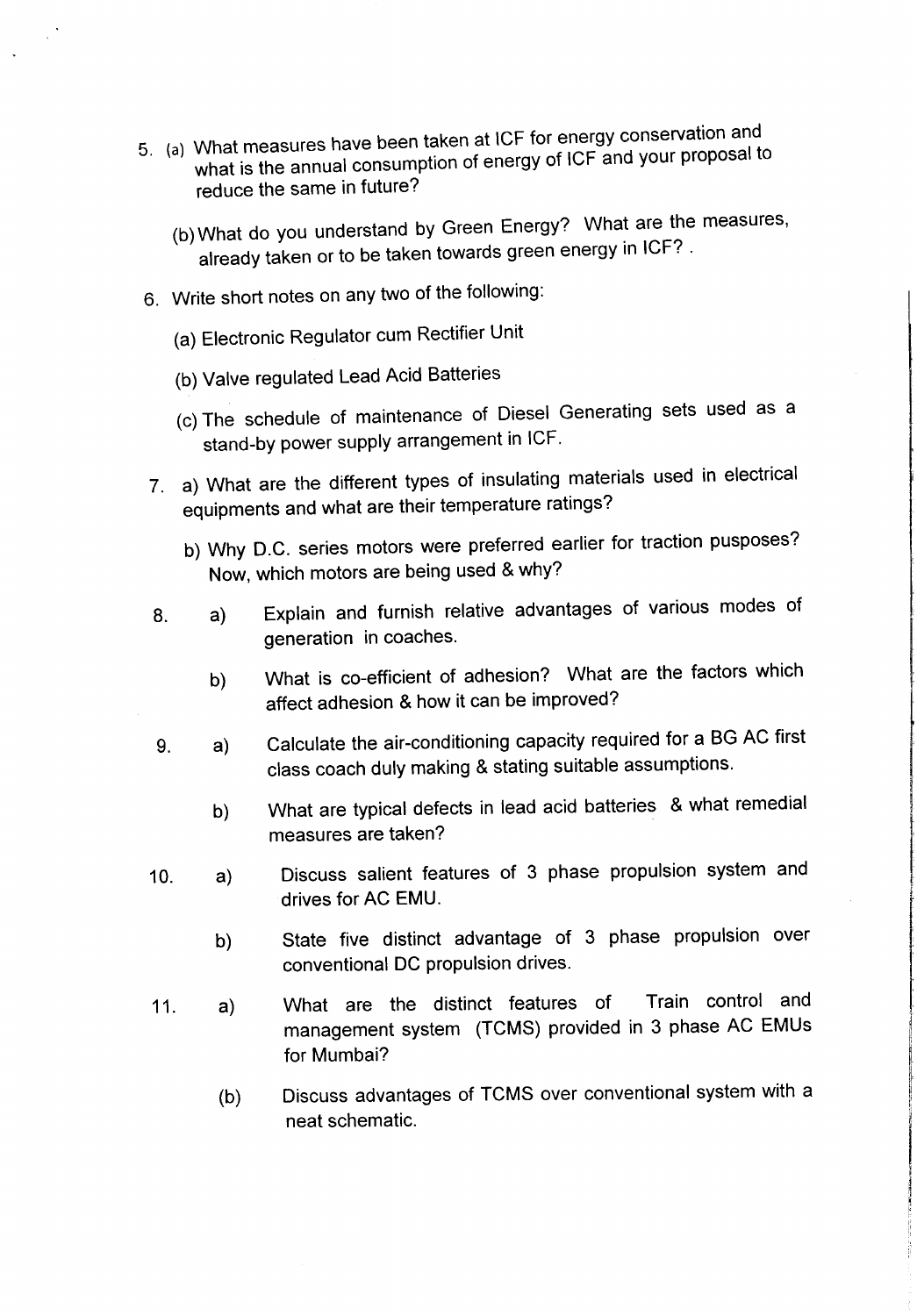- 12. a) What are the various inspections, tests and commissioning processes involved in AC EMUs.
	- b) Explain the features of new metro Rolling Stock for Kolkata Metro with 3 phase electrics.

#### **PART-B**

## (Each question carries 10 marks - 5 marks for each sub question)

- (1) a. Briefly explain the difference between open tender, Limited tender and Special Limited Tender.
	- b. Write short notes on cannons of financial propriety.
- (2) a. What is meant by Inventory control? Briefly explain ABC Analysis and its advantages
	- b. Briefly explain the difference between Purchase preference and Price preference.
- (3) a. What is meant by WMS? How is it being maintained and cleared?
	- b. Briefly distinguish between Exchequer control and budgetary control?
- (4) a. What are the major penalties? What are minor penalties?
	- b. Rules to be followed before imposing major penalty?
- (5) Write short notes on any two of the following:
	- i. Workmen's Compensation Act
	- ii. Incentive scheme
	- iii. Leave Rules
- (6) Write short notes on any two of the following:
	- iv. Pass Rules
	- v. Factories Act
	- vi. Industrial Disputes Act.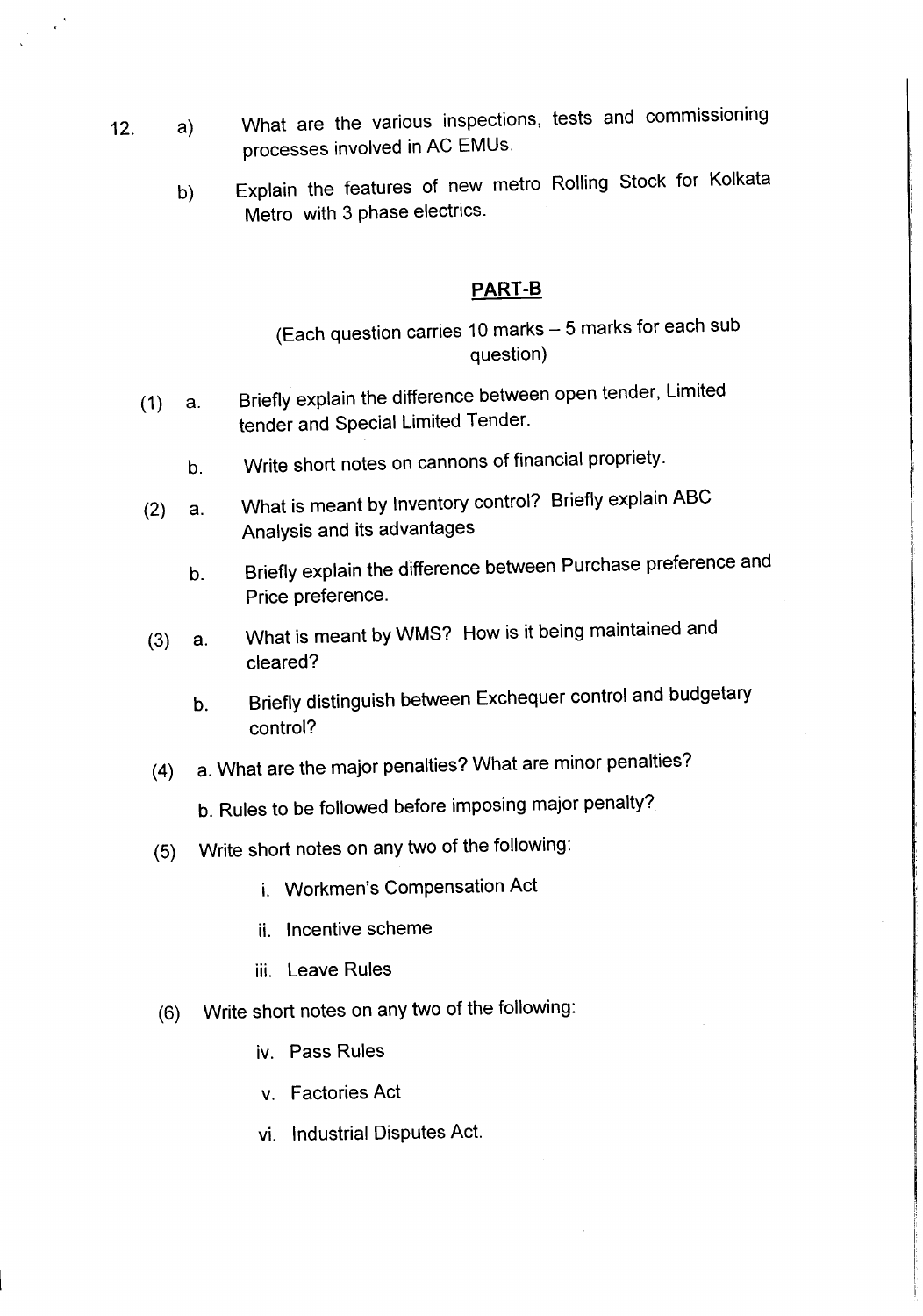#### **PART-C**

## (Each question carries 2 marks)

1. What is permitted tail end voltage drop in TL coaches?

a. 5V b. 10V c. 3V d. None of the above.

2. What is the fresh air setting ( in m3/min/person) in air-conditioning coaches (2T/3T)?

a. 1.5 b. 0.5 c. 0.35 d. 0.25

- 3. HP and LP cut out settings in a RMPU type AC coach
	- a. 420 PSI and 35 PSI
	- b. 500 PSI and 45 PSI
	- c. 480 PSI and 35 PSI
	- d. 420 PSI and 50 PSI
- 4. What is the designed value of start up tractive effort in MUTP II AC EMU?
	- a. 750 KN b. 600 KN c. 525,5 KN d. 555.5 KN
- 5. Heat required to raise the temperature of one kg of water through 1 degree C a. 100 calorie b. 1 Kcal c. 10 Kcal d.200calorie
- 6. Minimum illuninataioin level perescribed for SCN coaches by ROSO with FL lights:

a. 30 lux b. 60 lux c. 110 lux d. 150 lux

- 7. What is the air delivery of a 450mm sweep railway carriage fan?
	- a. 65 cum/min. b. 60 cum/min c. 95 cum/min d. 80 cum/min
- 8. What is half load setting of 25 kw alternator for AC coaches at 1500 rpm.

a.  $124V$  b.  $126V$  c.  $128 + 0.5V$  d. None of the above

9. Standard form \_\_\_\_\_\_ is used for placing a Railway servant under deemed suspension?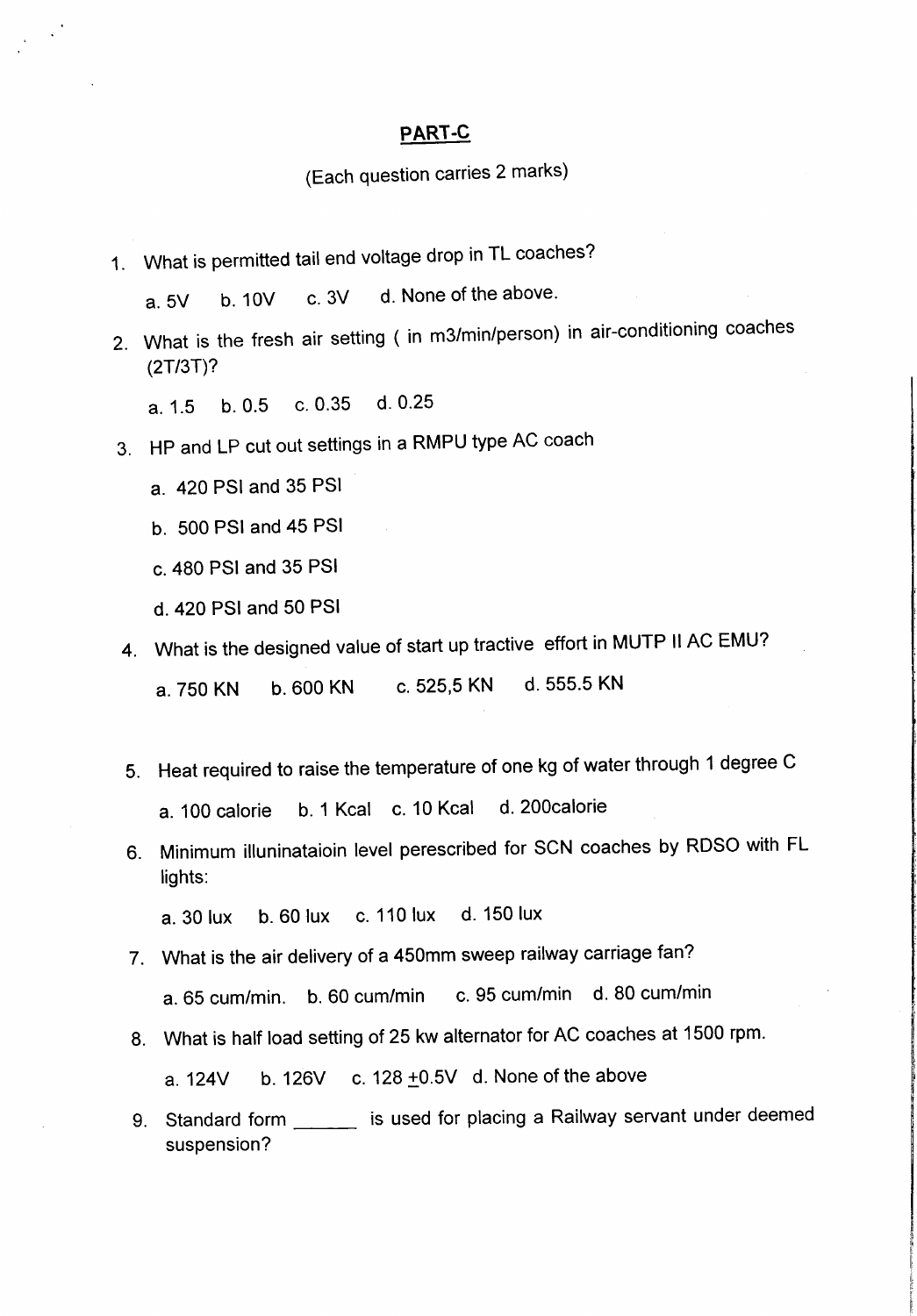- 10. Which Rule of the Railway Services (Conduct) Rules, 1966 prohibits subletting of Government accommodation? ...............
- 11. While issuing passes, what is the maximum number of dependent relatives which could be included at a time? ............
- 12. For the transfer of a Railway servant to a new station situated within 1000 kms, the Maximum number of days permissible as Joining time is .
- 13. Maximum of ........ days, as Leave Not Due, can be sanctioned to a Railway servant during the entire service.
- 14. 'Draft Para' is issued by

- 1. Accounts 2. Audit 3. Vigilance
- 15. Service Tax is a indirect tax -- True *I* False.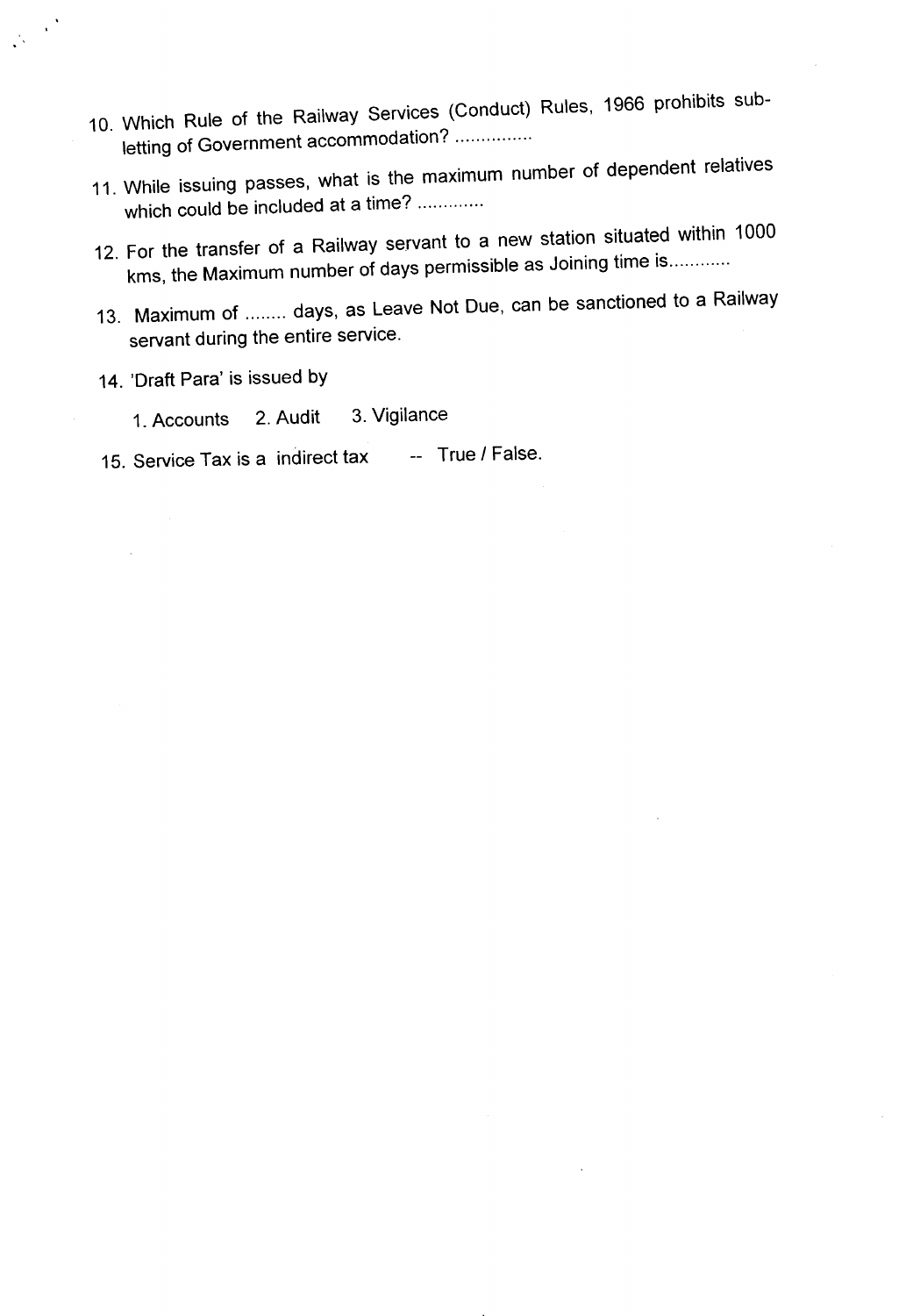# Integral Coach Factory - Chennai - 600 038

Question paper for selection of Assistant Electrical Engineers through Departmental Examination

The following question is optional and not compulsory.<br> $\sqrt{2}$  (b)  $\sqrt{3}$  (vii)<br> $\sqrt{2}$  (xii)  $~^{+2}$   $~^{+}$   $~^{-}$   $~^{-}$  What is meant by 'Notified Office' as per the Official Languages (5 (Use for Official Purposes of the Union) Rules, 1976

<sup>~</sup> Explain in detail about <sup>~</sup> communications from <sup>a</sup> Central (\* *l-O r* 1-) Government office to States or Union Territory, or to other Central *marks*) Government Offices situated in different regions, as per the Official Languages (Use for Official Purposes of the Union) Rules, 1976.